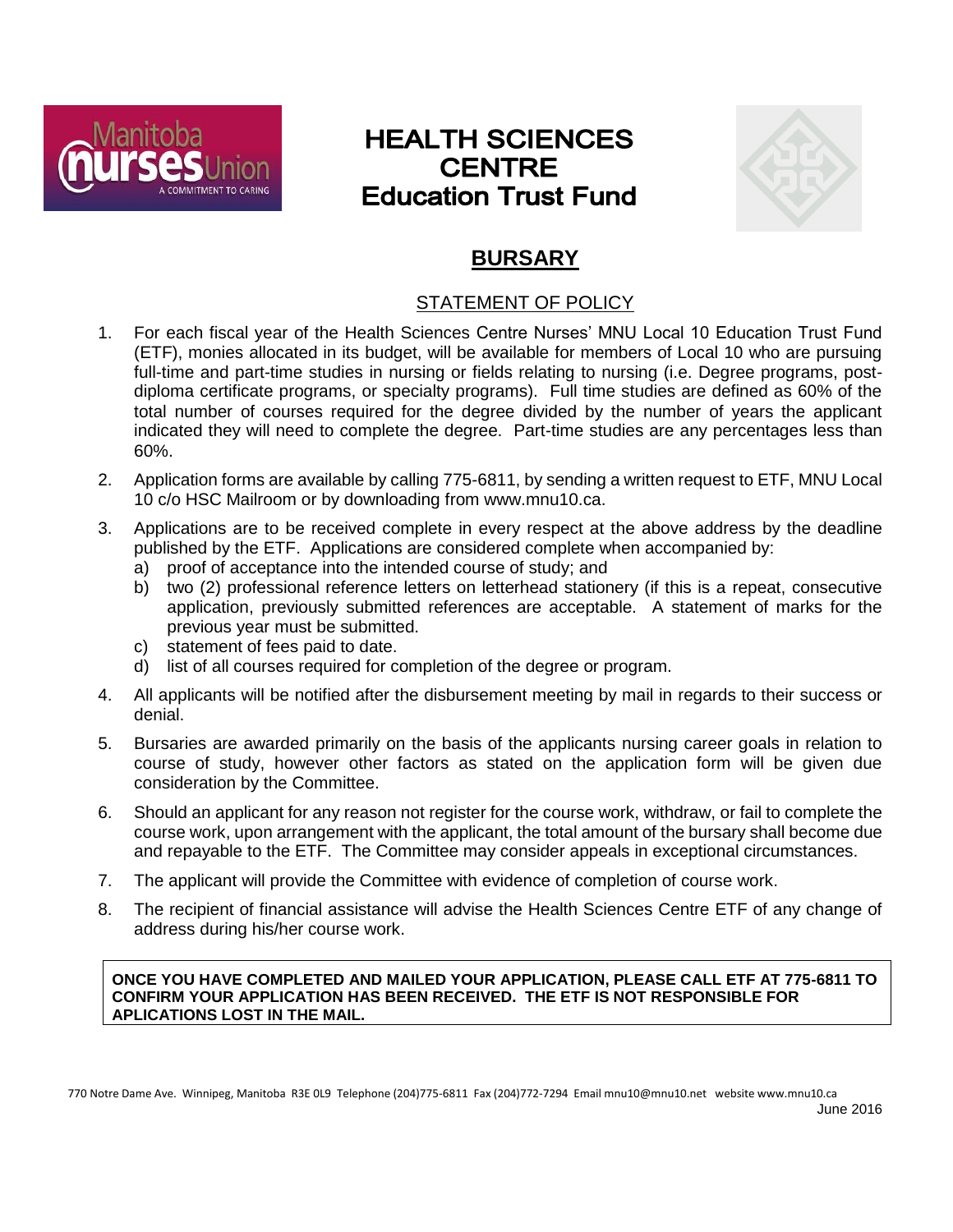## **BURSARY APPLICATION**

Completed application must reach the ETF the published deadline.

| <b>PLEASE PRINT</b>                                                                                                             | DATE: |  |  |  |  |
|---------------------------------------------------------------------------------------------------------------------------------|-------|--|--|--|--|
|                                                                                                                                 |       |  |  |  |  |
|                                                                                                                                 |       |  |  |  |  |
|                                                                                                                                 |       |  |  |  |  |
|                                                                                                                                 |       |  |  |  |  |
|                                                                                                                                 |       |  |  |  |  |
| Unit _________________________________                                                                                          |       |  |  |  |  |
| 4. INTENDED DEGREE OR PROGRAM AND LOCATION                                                                                      |       |  |  |  |  |
|                                                                                                                                 |       |  |  |  |  |
| Beginning date ________________________                                                                                         |       |  |  |  |  |
| Number of years to complete the program ______________                                                                          |       |  |  |  |  |
| 5. STATE RELATIONSHIP BETWEEN CAREER GOALS AND COURSE OF STUDY YOU<br>INTEND TO PURSUE (write on back if space is insufficient) |       |  |  |  |  |
|                                                                                                                                 |       |  |  |  |  |
|                                                                                                                                 |       |  |  |  |  |
|                                                                                                                                 |       |  |  |  |  |

#### 6. EDUCATIONAL SESSIONS ATTENDED: (include training and date of graduation)

| Institution & Location | Dates | Diploma, Degree or<br>Certificate | Specialization |
|------------------------|-------|-----------------------------------|----------------|
|                        |       |                                   |                |
|                        |       |                                   |                |
|                        |       |                                   |                |

## 7. NURSING EXPERIENCE: (write on back if space insufficient)

| Position & Location | Employer | Dates | Reason For Leaving |
|---------------------|----------|-------|--------------------|
|                     |          |       |                    |
|                     |          |       |                    |

8. LIST PROFESSIONAL ORGANIZATIONS IN WHICH YOU HAVE BEEN ACTIVE AND OFFICES HELD.

\_\_\_\_\_\_\_\_\_\_\_\_\_\_\_\_\_\_\_\_\_\_\_\_\_\_\_\_\_\_\_\_\_\_\_\_\_\_\_\_\_\_\_\_\_\_\_\_\_\_\_\_\_\_\_\_\_\_\_\_\_\_\_\_\_\_\_ \_\_\_\_\_\_\_\_\_\_\_\_\_\_\_\_\_\_\_\_\_\_\_\_\_\_\_\_\_\_\_\_\_\_\_\_\_\_\_\_\_\_\_\_\_\_\_\_\_\_\_\_\_\_\_\_\_\_\_\_\_\_\_\_\_\_\_ \_\_\_\_\_\_\_\_\_\_\_\_\_\_\_\_\_\_\_\_\_\_\_\_\_\_\_\_\_\_\_\_\_\_\_\_\_\_\_\_\_\_\_\_\_\_\_\_\_\_\_\_\_\_\_\_\_\_\_\_\_\_\_\_\_\_\_